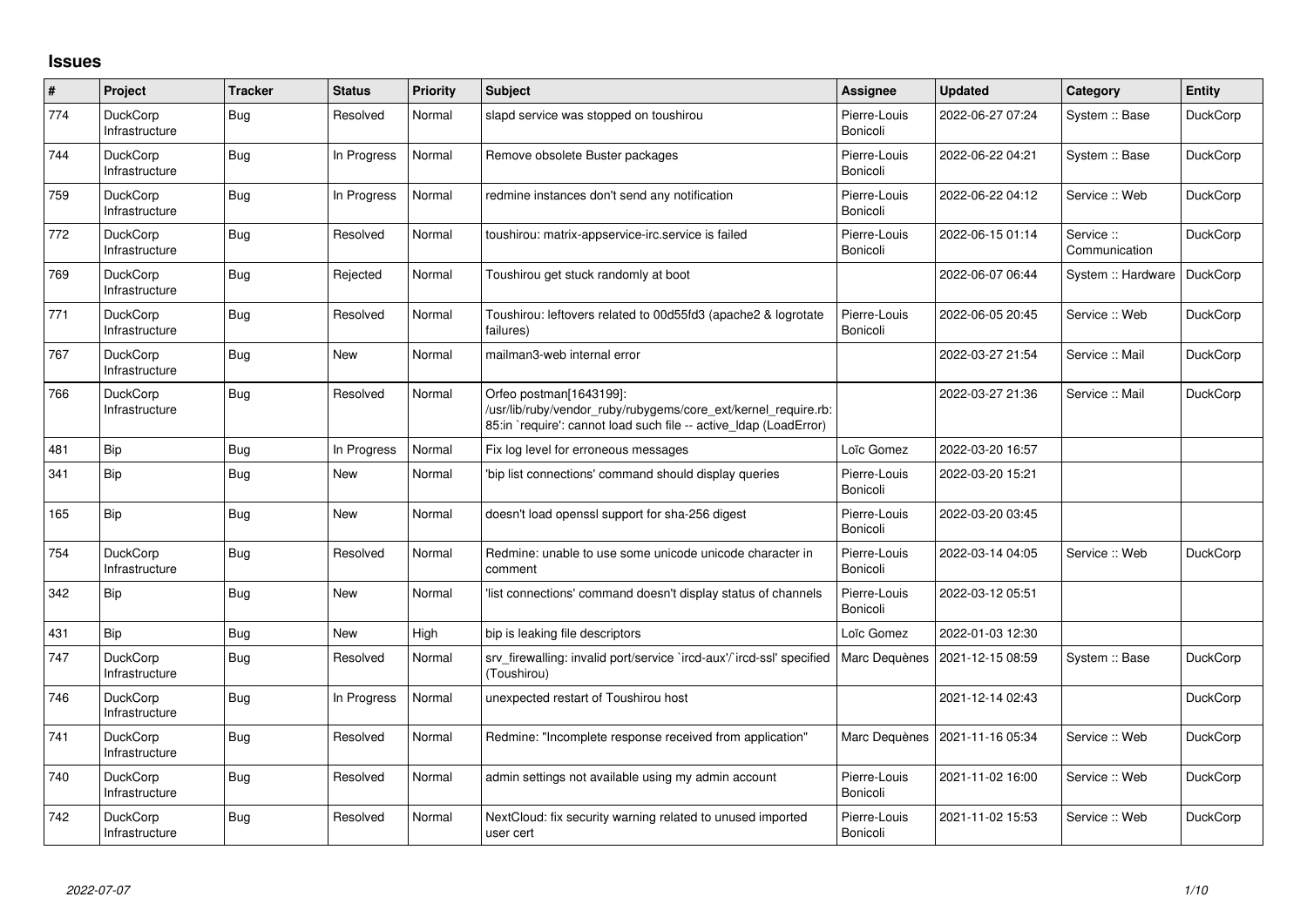| #   | Project                           | <b>Tracker</b> | <b>Status</b> | <b>Priority</b> | <b>Subject</b>                                                                                      | <b>Assignee</b>          | <b>Updated</b>   | Category                    | <b>Entity</b>   |
|-----|-----------------------------------|----------------|---------------|-----------------|-----------------------------------------------------------------------------------------------------|--------------------------|------------------|-----------------------------|-----------------|
| 739 | <b>DuckCorp</b><br>Infrastructure | Bug            | Resolved      | Normal          | nicecity host: fan replacement                                                                      | Pierre-Louis<br>Bonicoli | 2021-10-26 22:05 | System :: Hardware          | DuckCorp        |
| 432 | Bip                               | Bug            | Resolved      | Normal          | authenticated bip users could stop bip daemon                                                       | Pierre-Louis<br>Bonicoli | 2021-10-11 18:03 |                             |                 |
| 718 | <b>DuckCorp</b><br>Infrastructure | Bug            | Resolved      | Normal          | redmine: unable to register a new account                                                           | Marc Dequènes            | 2021-09-11 23:39 | Service :: Web              | <b>DuckCorp</b> |
| 729 | <b>DuckCorp</b><br>Infrastructure | <b>Bug</b>     | Resolved      | Normal          | ddns.duckcorp.org: HTTP error 500                                                                   | Pierre-Louis<br>Bonicoli | 2021-08-18 03:33 | Service :: Web              | <b>DuckCorp</b> |
| 726 | <b>DuckCorp</b><br>Infrastructure | Bug            | Resolved      | Normal          | /etc/stunnel/certs/duckcorp_stunnel_redis_Orfeo.pem expired                                         |                          | 2021-07-09 12:49 |                             | <b>DuckCorp</b> |
| 727 | <b>DuckCorp</b><br>Infrastructure | Bug            | Resolved      | Normal          | Websites using ProxyPass directives fail with HTTP error 500                                        | Marc Dequènes            | 2021-07-09 12:10 | Service :: Web              | <b>DuckCorp</b> |
| 717 | <b>DuckCorp</b><br>Infrastructure | <b>Bug</b>     | Resolved      | Normal          | toushirou: new body                                                                                 |                          | 2021-02-20 18:46 | Service :: Network          | <b>DuckCorp</b> |
| 713 | <b>DuckCorp</b><br>Infrastructure | <b>Bug</b>     | New           | Normal          | orfeo: smartd misconfigured                                                                         |                          | 2020-09-28 11:50 | System :: Base              | <b>DuckCorp</b> |
| 697 | <b>DuckCorp</b><br>Infrastructure | Bug            | Resolved      | Normal          | Fix "Found variable using reserved name: port"<br>(ansible-role-ssh role)                           | Pierre-Louis<br>Bonicoli | 2020-07-08 06:45 |                             | <b>DuckCorp</b> |
| 698 | <b>DuckCorp</b><br>Infrastructure | Bug            | Resolved      | Normal          | replication wasn't working on db-Idap-2                                                             | Pierre-Louis<br>Bonicoli | 2020-05-28 04:47 |                             | <b>DuckCorp</b> |
| 633 | <b>DuckCorp</b><br>Infrastructure | Bug            | Resolved      | Normal          | "/var/log/spoolinger/spoolinger.log" is not rotated                                                 | Marc Dequènes            | 2020-04-19 06:59 | Service :: Mail             | <b>DuckCorp</b> |
| 525 | <b>DuckCorp</b><br>Infrastructure | <b>Bug</b>     | Resolved      | Normal          | Toushirou: /var/log/apache2/* remove delaycompress                                                  | Pierre-Louis<br>Bonicoli | 2020-04-19 06:58 | Service :: Web              | <b>DuckCorp</b> |
| 524 | <b>DuckCorp</b><br>Infrastructure | Bug            | Resolved      | Normal          | Toushirou: /var/log/proftpd/tls.log not rotated                                                     | Pierre-Louis<br>Bonicoli | 2020-04-19 06:58 | Service :: FTP              | <b>DuckCorp</b> |
| 451 | <b>DuckCorp</b><br>Infrastructure | <b>Bug</b>     | Rejected      | Normal          | postfix and LDAP errors: Idap:/etc/postfix/Idap_redirs.cf lookup<br>error                           |                          | 2020-04-19 06:57 | Service :: Mail             | <b>DuckCorp</b> |
| 421 | <b>DuckCorp</b><br>Infrastructure | Bug            | Resolved      | Normal          | nslcd service has stopped working                                                                   | Pierre-Louis<br>Bonicoli | 2020-04-19 06:57 | Service :: IS / AAA,<br>PKI | <b>DuckCorp</b> |
| 606 | <b>DuckCorp</b><br>Infrastructure | Bug            | Resolved      | Normal          | Bip service unavailable since Oct 15 (Thorfinn)                                                     | Pierre-Louis<br>Bonicoli | 2020-04-04 14:56 | Service ::<br>Communication | MilkyPond       |
| 669 | <b>DuckCorp</b><br>Infrastructure | Bug            | Resolved      | Normal          | WARNING: Ignoring deprecated option<br>DetectBrokenExecutables at /etc/clamay/clamd.conf:40         | Pierre-Louis<br>Bonicoli | 2019-10-09 12:08 |                             | <b>DuckCorp</b> |
| 659 | DuckCorp<br>Infrastructure        | <b>Bug</b>     | Resolved      | Normal          | Toushirou: unable to decrypt root partition at boot                                                 | Pierre-Louis<br>Bonicoli | 2019-07-16 01:53 |                             | <b>DuckCorp</b> |
| 653 | DuckCorp<br>Infrastructure        | <b>Bug</b>     | Resolved      | Normal          | Fix logcheck regex                                                                                  | Pierre-Louis<br>Bonicoli | 2019-05-26 01:44 |                             | DuckCorp        |
| 654 | <b>DuckCorp</b><br>Infrastructure | <b>Bug</b>     | Resolved      | Normal          | Anacron job 'cron.daily' on Toushirou: error: skipping<br>"/var/log/zabbix-agent/zabbix_agentd.log" | Pierre-Louis<br>Bonicoli | 2019-05-26 01:44 | Org :: Admin                | <b>DuckCorp</b> |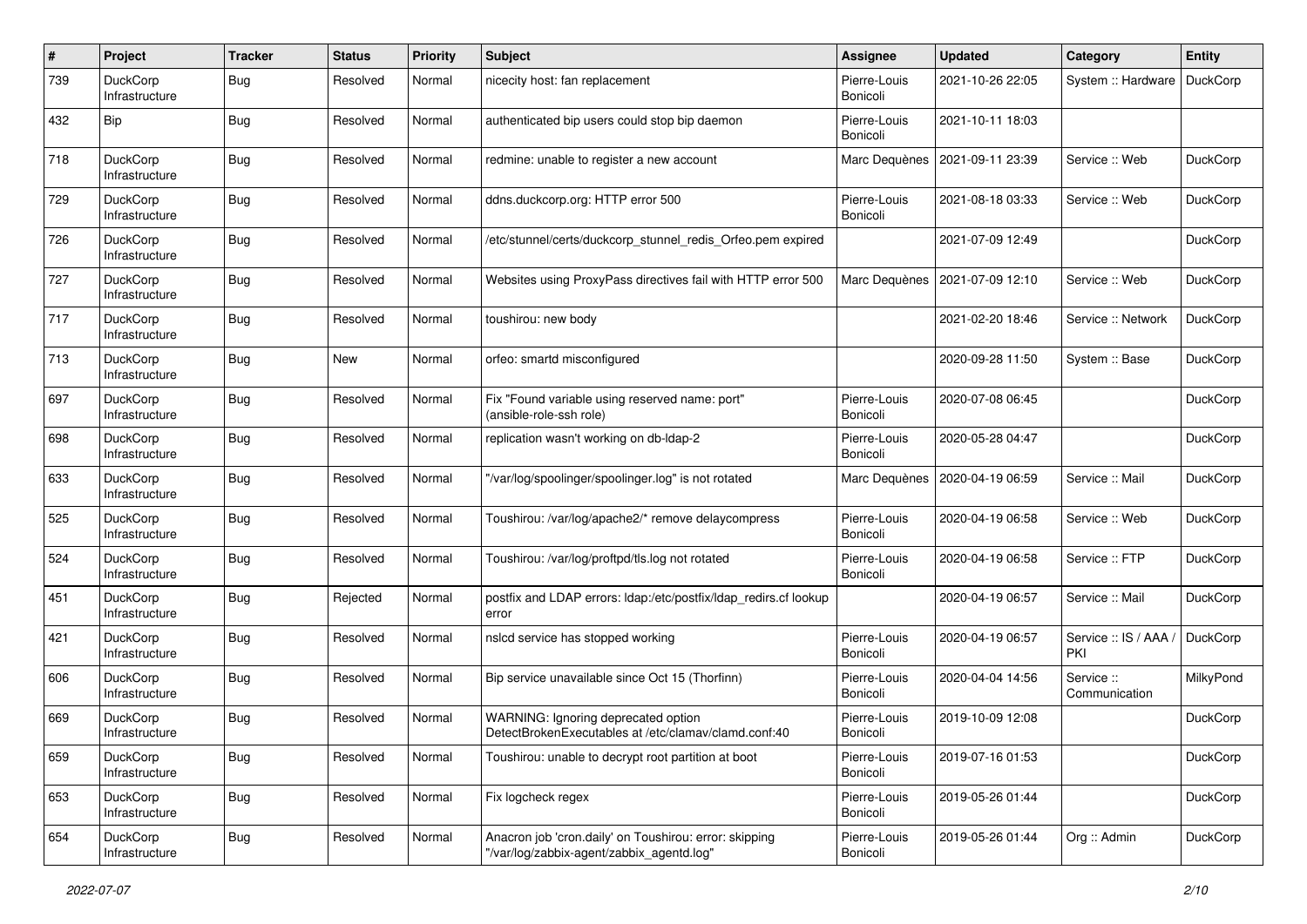| $\#$ | Project                           | <b>Tracker</b> | <b>Status</b> | <b>Priority</b> | <b>Subject</b>                                                               | <b>Assignee</b>          | <b>Updated</b>   | Category                   | <b>Entity</b>   |
|------|-----------------------------------|----------------|---------------|-----------------|------------------------------------------------------------------------------|--------------------------|------------------|----------------------------|-----------------|
| 644  | DuckCorp<br>Infrastructure        | Bug            | Resolved      | Normal          | Fail2ban bans me every time i use lists.duckcorp.org                         | Pierre-Louis<br>Bonicoli | 2019-05-08 18:35 | Service :: Mail            | DuckCorp        |
| 635  | DuckCorp<br>Infrastructure        | Bug            | Resolved      | Normal          | invalid group 'prj-bip-webmasters'                                           | Marc Dequènes            | 2018-09-11 11:00 |                            | <b>DuckCorp</b> |
| 605  | DuckCorp<br>Infrastructure        | <b>Bug</b>     | Rejected      | Normal          | No mail since 2017-10-15 07:00:02                                            | Pierre-Louis<br>Bonicoli | 2018-06-08 19:46 | Service :: Mail            | <b>DuckCorp</b> |
| 619  | <b>DuckCorp</b><br>Infrastructure | <b>Bug</b>     | Resolved      | Normal          | LDAP servers: install slapd                                                  | Marc Dequènes            | 2018-05-24 05:56 | Service: IS / AAA /<br>PKI | DuckCorp        |
| 617  | DuckCorp<br>Infrastructure        | <b>Bug</b>     | Resolved      | Normal          | dc-monitoring Ansible role: Group trusted-proc does not exist                | Marc Dequènes            | 2018-04-28 12:26 | System :: Base             | <b>DuckCorp</b> |
| 443  | <b>DuckCorp</b><br>Infrastructure | Bug            | New           | Normal          | clamav@hq.duckcorp.org: User unknown in virtual alias table                  |                          | 2018-04-28 08:26 | Service :: Mail            | DuckLand        |
| 622  | DuckCorp<br>Infrastructure        | Bug            | Resolved      | Normal          | httpd package shoud be installed first                                       | Marc Dequènes            | 2018-04-27 10:39 | System :: Base             | <b>DuckCorp</b> |
| 608  | <b>DuckCorp</b><br>Infrastructure | Bug            | New           | Normal          | debsecan mail configuration problem (Thorfinn, Jinta and<br>Toushirou)       |                          | 2017-12-01 08:11 | System :: Base             | <b>DuckCorp</b> |
| 584  | DuckCorp<br>Infrastructure        | Bug            | Resolved      | Normal          | Nicecity: allow all DC hosts to connect                                      | Pierre-Louis<br>Bonicoli | 2017-08-28 12:35 | Service :: Backup          | <b>DuckCorp</b> |
| 583  | DuckCorp<br>Infrastructure        | Bug            | Resolved      | Normal          | Nicecity: increase rootfs                                                    | Pierre-Louis<br>Bonicoli | 2017-08-28 12:07 | Service :: Backup          | <b>DuckCorp</b> |
| 578  | <b>DuckCorp</b><br>Infrastructure | <b>Bug</b>     | Resolved      | Normal          | Nicecity: local lxc-net service overrides the one provided by<br>LXC package |                          | 2017-08-28 12:05 | Service :: Backup          | DuckCorp        |
| 531  | DuckCorp<br>Infrastructure        | Bug            | In Progress   | Normal          | Logcheck on Elwing seems unable to send mail                                 | Marc Dequènes            | 2017-07-27 20:39 | System :: Base             | DuckLand        |
| 469  | <b>DuckCorp</b><br>Infrastructure | Bug            | Resolved      | Normal          | systemd[1]: Failed to set memory.limit_in_bytes on : Invalid<br>argument     |                          | 2017-07-20 10:03 | System :: Base             | <b>DuckCorp</b> |
| 548  | DuckCorp<br>Infrastructure        | Bug            | Resolved      | Normal          | Toushirou: /etc/logrotate.d/ddns is ignored by logrotate                     | Marc Dequènes            | 2017-06-19 10:56 | System :: Base             | <b>DuckCorp</b> |
| 523  | <b>DuckCorp</b><br>Infrastructure | Bug            | Resolved      | Normal          | Toushirou: log aren't rotated                                                | Pierre-Louis<br>Bonicoli | 2017-06-19 10:52 | System :: Base             | <b>DuckCorp</b> |
| 504  | <b>DuckCorp</b><br>Infrastructure | Bug            | Rejected      | Normal          | Backups are failing due to an expired certificate                            |                          | 2017-04-05 06:46 | Service :: Backup          | <b>DuckCorp</b> |
| 509  | <b>DuckCorp</b><br>Infrastructure | Bug            | Resolved      | Normal          | Review branch add iface korutopi                                             | Marc Dequènes            | 2017-03-07 22:14 | System :: Network          | <b>DuckCorp</b> |
| 488  | DuckCorp<br>Infrastructure        | <b>Bug</b>     | Resolved      | Normal          | Apply debian security updates                                                | Pierre-Louis<br>Bonicoli | 2017-03-01 08:25 |                            | DuckCorp        |
| 503  | DuckCorp<br>Infrastructure        | Bug            | Resolved      | Normal          | Orfeo: new IPv4                                                              | Pierre-Louis<br>Bonicoli | 2017-03-01 08:22 | System :: Network          | DuckCorp        |
| 505  | DuckCorp<br>Infrastructure        | <b>Bug</b>     | Resolved      | Normal          | Orfeo: Remove old IPv4                                                       | DC Admins                | 2017-03-01 08:20 | System :: Network          | DuckCorp        |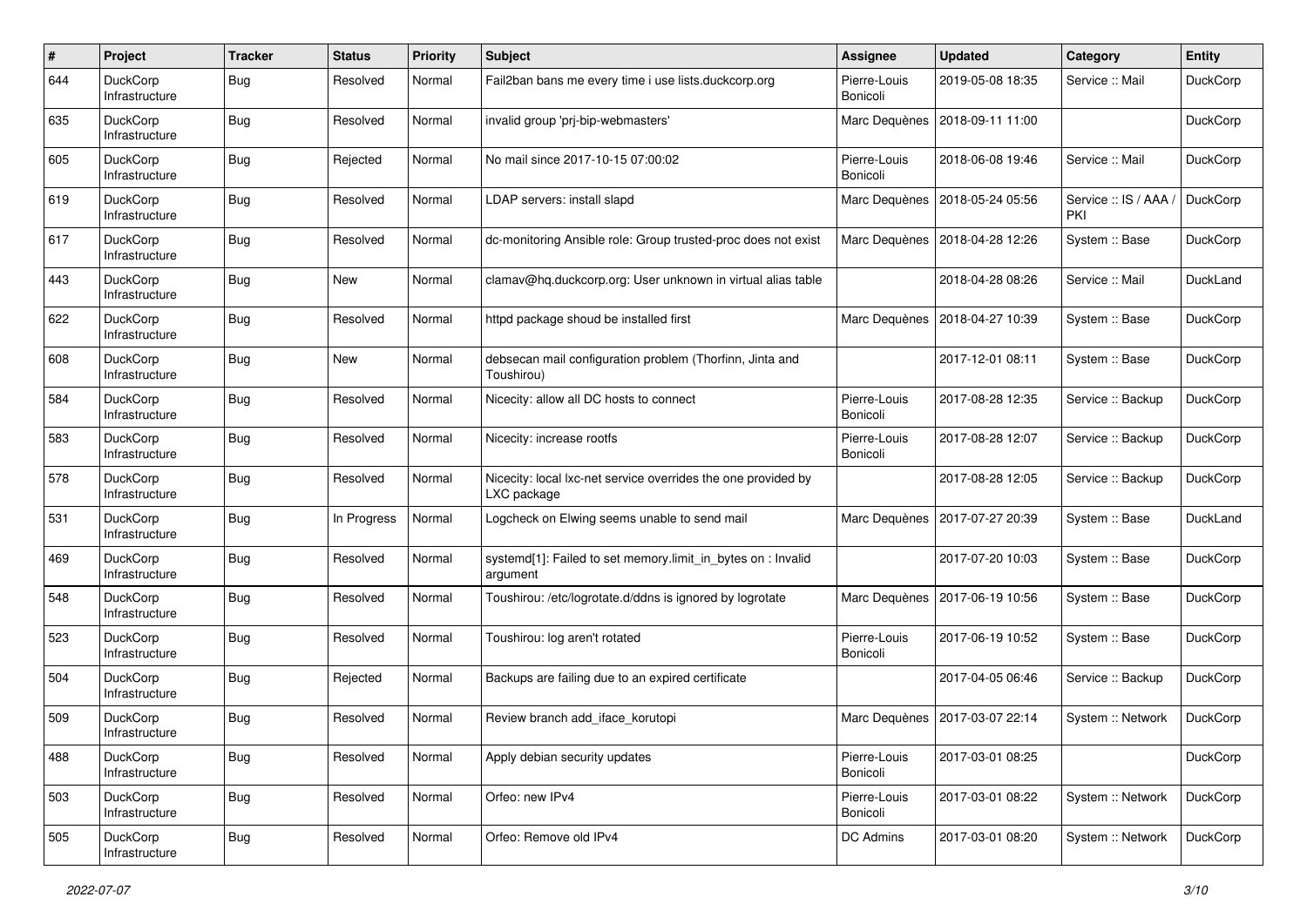| #   | Project                           | <b>Tracker</b> | <b>Status</b> | <b>Priority</b> | Subject                                                                                                                                   | <b>Assignee</b>          | <b>Updated</b>   | Category          | <b>Entity</b>   |
|-----|-----------------------------------|----------------|---------------|-----------------|-------------------------------------------------------------------------------------------------------------------------------------------|--------------------------|------------------|-------------------|-----------------|
| 512 | <b>DuckCorp</b><br>Infrastructure | Bug            | Resolved      | Normal          | Orfeo - postfix - remove workaround                                                                                                       | Pierre-Louis<br>Bonicoli | 2017-03-01 08:17 | Service :: Mail   | DuckCorp        |
| 513 | DuckCorp<br>Infrastructure        | Bug            | Resolved      | Normal          | Mailman: DMARC checks are enabled and could fail                                                                                          |                          | 2017-02-28 15:31 | Service :: Mail   | DuckCorp        |
| 511 | <b>DuckCorp</b><br>Infrastructure | Bug            | Resolved      | Normal          | DSA-3793-1 : update passwd and login packages                                                                                             | Pierre-Louis<br>Bonicoli | 2017-02-25 14:55 |                   | DuckCorp        |
| 506 | <b>DuckCorp</b><br>Infrastructure | <b>Bug</b>     | Resolved      | Normal          | Review branch orfeo remove old ip                                                                                                         | Marc Dequènes            | 2017-02-18 01:25 |                   | DuckCorp        |
| 502 | <b>DuckCorp</b><br>Infrastructure | <b>Bug</b>     | Resolved      | Normal          | Reboot servers (orfeo, jinta, thorfinn, toushirou)                                                                                        |                          | 2017-02-06 16:11 |                   | DuckCorp        |
| 489 | <b>DuckCorp</b><br>Infrastructure | Bug            | Resolved      | Normal          | concurrency between fail2ban firewalling init script                                                                                      | Pierre-Louis<br>Bonicoli | 2016-10-17 01:27 | System :: Base    | <b>DuckCorp</b> |
| 477 | Bip                               | Bug            | Resolved      | Normal          | error in 'channel_name_list' function                                                                                                     | Pierre-Louis<br>Bonicoli | 2015-09-11 15:15 |                   |                 |
| 470 | <b>DuckCorp</b><br>Infrastructure | Bug            | Resolved      | Normal          | Bind: disable dnssec-lookaside                                                                                                            |                          | 2015-07-28 23:35 | Service: DNS      | DuckCorp        |
| 465 | <b>DuckCorp</b><br>Infrastructure | Bug            | Resolved      | Normal          | qwebirc: use SSL                                                                                                                          | Pierre-Louis<br>Bonicoli | 2015-07-17 14:45 | Service: Web      | MilkyPond       |
| 446 | <b>DuckCorp</b><br>Infrastructure | Bug            | Resolved      | Normal          | On Korutopi, Bacula doesn't take care of Owncloud data.                                                                                   | Pierre-Louis<br>Bonicoli | 2015-03-09 01:44 | Service :: Backup | DuckCorp        |
| 444 | <b>DuckCorp</b><br>Infrastructure | <b>Bug</b>     | Resolved      | Normal          | Owncould: documents shared by links are unavailable<br>(not-admin logged users only)                                                      | Pierre-Louis<br>Bonicoli | 2015-02-26 03:44 | Service: Web      | MilkyPond       |
| 441 | <b>DuckCorp</b><br>Infrastructure | <b>Bug</b>     | Resolved      | Normal          | bacula-fd daemon on Toushirou seems unreachable from<br>Korutopi                                                                          | Pierre-Louis<br>Bonicoli | 2015-02-18 04:49 | Service :: Backup | DuckCorp        |
| 438 | <b>DuckCorp</b><br>Infrastructure | Bug            | Resolved      | Normal          | Synchronize content of /etc/postfix/transport (orfeo, toushirou)                                                                          | Pierre-Louis<br>Bonicoli | 2015-02-11 00:38 | Service :: Mail   | DuckCorp        |
| 325 | Bip                               | Bug            | Resolved      | Normal          | Segfault: "/BIP DEL_CONN <connection name="">" and "/BIP<br/>ADD_CONN <connection name=""> <network>"</network></connection></connection> | Pierre-Louis<br>Bonicoli | 2014-12-11 16:46 |                   |                 |
| 418 | <b>UFWI</b>                       | Bug            | Resolved      | Normal          | Erreur configure - make                                                                                                                   |                          | 2014-11-25 23:48 | ufwi-base         |                 |
| 416 | UFWI                              | Bug            | New           | Normal          | Missing "Exit" menu entry                                                                                                                 |                          | 2014-11-25 23:41 | ufwi-pki          |                 |
| 415 | <b>UFWI</b>                       | <b>Bug</b>     | New           | Normal          | Remove runtime dependency to ntp module                                                                                                   |                          | 2014-11-25 23:41 | ufwi-log          |                 |
| 414 | UFWI                              | Bug            | New           | Normal          | Remove dependency to ufwi_conf                                                                                                            |                          | 2014-11-25 23:40 | ufwi-log          |                 |
| 413 | UFWI                              | i Bug          | New           | Normal          | Remove dependency to network                                                                                                              |                          | 2014-11-25 23:40 | ufwi-ruleset      |                 |
| 412 | UFWI                              | Bug            | New           | Normal          | Remove references to minimalMode                                                                                                          |                          | 2014-11-25 23:40 | ufwi-rpcd         |                 |
| 411 | UFWI                              | <b>Bug</b>     | New           | Normal          | About window                                                                                                                              |                          | 2014-11-25 23:39 | ufwi-conf         |                 |
| 410 | UFWI                              | <b>Bug</b>     | New           | Normal          | Remove references to NuConfMainWindow.minimalMode                                                                                         |                          | 2014-11-25 23:38 | ufwi-conf         |                 |
| 409 | UFWI                              | <b>Bug</b>     | New           | Normal          | Remove the update module                                                                                                                  |                          | 2014-11-25 23:38 | ufwi-conf         |                 |
| 408 | UFWI                              | <b>Bug</b>     | New           | Normal          | Remove the license module                                                                                                                 |                          | 2014-11-25 23:38 | ufwi-conf         |                 |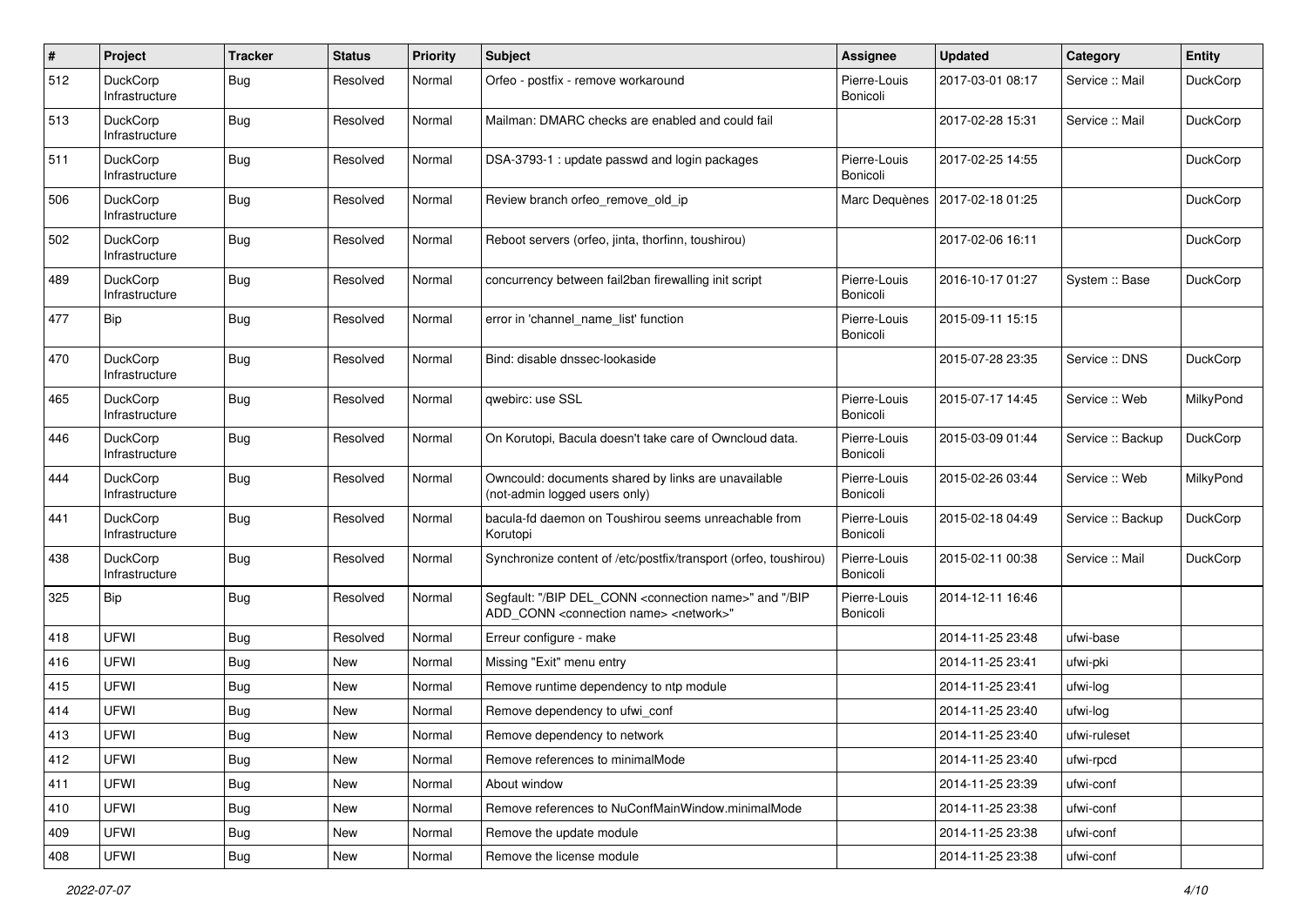| #   | Project     | <b>Tracker</b> | <b>Status</b> | <b>Priority</b> | Subject                                                                    | Assignee                 | <b>Updated</b>   | Category       | <b>Entity</b> |
|-----|-------------|----------------|---------------|-----------------|----------------------------------------------------------------------------|--------------------------|------------------|----------------|---------------|
| 407 | <b>UFWI</b> | Bug            | <b>New</b>    | Normal          | [contact] Non translated mail messages                                     |                          | 2014-11-25 23:38 | ufwi-conf      |               |
| 406 | <b>UFWI</b> | <b>Bug</b>     | <b>New</b>    | Normal          | Remove dependency to multisite                                             |                          | 2014-11-25 23:37 | ufwi-ruleset   |               |
| 405 | <b>UFWI</b> | <b>Bug</b>     | <b>New</b>    | Normal          | Remove dependency to Idap                                                  |                          | 2014-11-25 23:37 | ufwi-ruleset   |               |
| 404 | <b>UFWI</b> | <b>Bug</b>     | <b>New</b>    | Normal          | Remove dependency to ufwi_conf                                             |                          | 2014-11-25 23:37 | ufwi-ruleset   |               |
| 403 | <b>UFWI</b> | <b>Bug</b>     | <b>New</b>    | Normal          | Fix permissions of installed files                                         |                          | 2014-11-25 23:36 | ufwi-ruleset   |               |
| 402 | <b>UFWI</b> | Bug            | <b>New</b>    | Normal          | Fix permissions of installed files                                         |                          | 2014-11-25 23:36 | ufwi-conf      |               |
| 401 | <b>UFWI</b> | <b>Bug</b>     | <b>New</b>    | Normal          | Fix permissions of installed files                                         |                          | 2014-11-25 23:35 | ufwi-rpcd      |               |
| 398 | <b>UFWI</b> | Bug            | <b>New</b>    | Normal          | Don't exit silently when a module is missing                               |                          | 2014-11-25 23:34 | ufwi-rpcd      |               |
| 397 | <b>UFWI</b> | <b>Bug</b>     | <b>New</b>    | Normal          | Remove dependencies to ufwi-conf                                           |                          | 2014-11-25 23:33 | ufwi-rpcd      |               |
| 395 | <b>UFWI</b> | Bug            | <b>New</b>    | Normal          | Display an error when configuration and ssl files are absent               |                          | 2014-11-25 23:32 | ufwi-authd     |               |
| 394 | <b>UFWI</b> | <b>Bug</b>     | New           | Normal          | Display an error when configuration and ssl files are absent               |                          | 2014-11-25 23:30 | ufwi-filterd   |               |
| 393 | <b>UFWI</b> | <b>Bug</b>     | <b>New</b>    | Normal          | Rename modules configurations files                                        |                          | 2014-11-25 23:30 | ufwi-authd     |               |
| 385 | <b>UFWI</b> | Bug            | New           | Normal          | Put back config files                                                      |                          | 2014-11-25 23:26 | ufwi-client    |               |
| 383 | <b>UFWI</b> | <b>Bug</b>     | <b>New</b>    | Normal          | Test under Valgrind                                                        |                          | 2014-11-25 23:25 | ufwi-ssl       |               |
| 380 | <b>UFWI</b> | <b>Bug</b>     | <b>New</b>    | Normal          | Debian packaging                                                           |                          | 2014-11-25 23:24 | ufwi-clientlib |               |
| 377 | <b>UFWI</b> | Bug            | <b>New</b>    | Normal          | Non blockant calls to filterd are done, but ufwi-ssl don't support<br>them |                          | 2014-11-25 23:22 | ufwi-authd     |               |
| 376 | <b>UFWI</b> | Bug            | <b>New</b>    | Normal          | Split filterd and client's certificates options in conf file               |                          | 2014-11-25 23:22 | ufwi-authd     |               |
| 371 | <b>UFWI</b> | <b>Bug</b>     | New           | Normal          | Test under Valgrind                                                        |                          | 2014-11-25 23:21 | ufwi-authd     |               |
| 370 | <b>UFWI</b> | Bug            | New           | Normal          | Test CRL handling                                                          |                          | 2014-11-25 23:21 | ufwi-authd     |               |
| 365 | <b>UFWI</b> | Bug            | New           | Normal          | Test under Valgrind                                                        |                          | 2014-11-25 23:19 | ufwi-client    |               |
| 359 | <b>UFWI</b> | <b>Bug</b>     | <b>New</b>    | Normal          | Test CRL handling                                                          |                          | 2014-11-25 23:18 | ufwi-filterd   |               |
| 364 | <b>UFWI</b> | Bug            | <b>New</b>    | Normal          | Test CRL handling                                                          |                          | 2014-11-25 03:05 | ufwi-client    |               |
| 363 | <b>UFWI</b> | <b>Bug</b>     | New           | Normal          | Test under Valgrind                                                        |                          | 2014-11-25 03:05 | ufwi-filterd   |               |
| 357 | <b>UFWI</b> | <b>Bug</b>     | <b>New</b>    | Normal          | Add CRL distribution point support                                         |                          | 2014-11-25 03:02 | ufwi-ssl       |               |
| 356 | <b>UFWI</b> | Bug            | New           | Normal          | Test CRL handling                                                          |                          | 2014-11-25 03:02 | ufwi-ssl       |               |
| 352 | Bip         | <b>Bug</b>     | <b>New</b>    | Normal          | bip & Bitlbee                                                              |                          | 2014-09-22 20:27 |                |               |
| 339 | Bip         | <b>Bug</b>     | Rejected      | Normal          | Client side ssl not working                                                | Pierre-Louis<br>Bonicoli | 2014-07-24 01:56 |                |               |
| 260 | Bip         | <b>Bug</b>     | New           | Normal          | Bad file descriptor                                                        | Pierre-Louis<br>Bonicoli | 2014-03-17 11:55 |                |               |
| 192 | Bip         | Bug            | Feedback      | Low             | using "hide ping pong event" in mIRC doesn't work with bip                 |                          | 2014-01-10 14:59 |                |               |
| 313 | Bip         | <b>Bug</b>     | Resolved      | Normal          | Bip fails to build without ssl                                             | Pierre-Louis<br>Bonicoli | 2013-11-04 08:54 |                |               |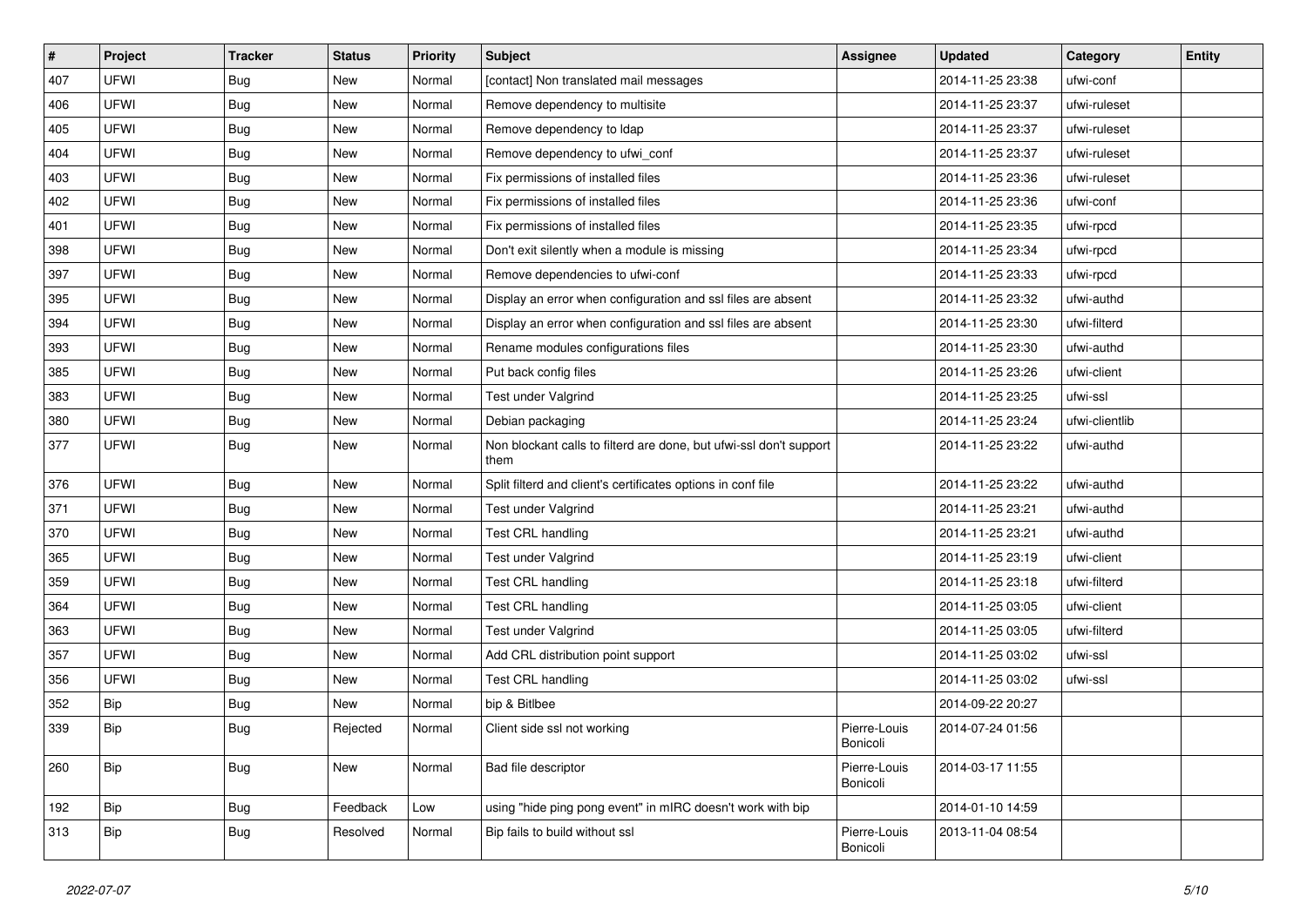| #            | Project                           | <b>Tracker</b> | <b>Status</b> | <b>Priority</b> | Subject                                                                                     | Assignee                 | <b>Updated</b>   | Category                    | <b>Entity</b>   |
|--------------|-----------------------------------|----------------|---------------|-----------------|---------------------------------------------------------------------------------------------|--------------------------|------------------|-----------------------------|-----------------|
| 262          | Bip                               | Bug            | In Progress   | Normal          | using ircnet bip crashes if a channel has two nicks different<br>only by one "~"            | Pierre-Louis<br>Bonicoli | 2013-10-19 12:39 |                             |                 |
| 186          | Bip                               | Bug            | New           | High            | Bip crash after using "/QUOTE BIP TRUST OK" on a new<br>connection                          |                          | 2013-10-18 18:15 |                             |                 |
| 269          | Bip                               | <b>Bug</b>     | Resolved      | Urgent          | buffer overflow when number of open file descriptors >=<br>FD_SETSIZE                       | Pierre-Louis<br>Bonicoli | 2012-03-02 17:31 |                             |                 |
| 265          | Bip                               | Bug            | Resolved      | Normal          | bip segfaults when a client uses a password with a space                                    | <b>Arnaud Cornet</b>     | 2012-01-25 05:20 |                             |                 |
| 188          | Bip                               | Bug            | New           | Normal          | "FATAL: Element with key nohar already in hash 5151a968"<br>when netplit occurs             |                          | 2011-12-20 02:10 |                             |                 |
| 253          | Bip                               | Bug            | Resolved      | Normal          | <b>Build with -Werror</b>                                                                   | Pierre-Louis<br>Bonicoli | 2011-10-04 02:07 |                             |                 |
| 212          | Bip                               | Bug            | Resolved      | Normal          | When global option log is disabled, query are not backlogged                                | Pierre-Louis<br>Bonicoli | 2011-04-12 01:21 |                             |                 |
| 185          | Bip                               | Bug            | Resolved      | Normal          | Build error on armel                                                                        | Pierre-Louis<br>Bonicoli | 2011-01-24 02:49 |                             |                 |
| 187          | Bip                               | Bug            | Resolved      | Normal          | "FATAL: list_remove: item not found" when modifying<br>nickname                             | Pierre-Louis<br>Bonicoli | 2011-01-19 01:13 |                             |                 |
| 5            | MyCyma                            | Bug            | Resolved      | Normal          | Can not modify "technique"/"Support" property                                               | Marc Dequènes            | 2009-03-23 22:53 | Database                    |                 |
| $\mathbf{1}$ | MyCyma                            | Bug            | Resolved      | Normal          | size's setting when editing item / valeur de la dimension lors de<br>l'edition d'une oeuvre | Marc Dequènes            | 2008-11-27 21:11 | Admin UI                    |                 |
| 773          | DuckCorp<br>Infrastructure        | Enhancement    | New           | Low             | Investigate Kea usage                                                                       |                          | 2022-06-26 13:59 | System :: Network           | DuckCorp        |
| 745          | DuckCorp<br>Infrastructure        | Enhancement    | <b>New</b>    | Normal          | ban IPs that try to authenticate with a nonexistent user                                    | Pierre-Louis<br>Bonicoli | 2022-06-22 04:23 | System :: Base              | DuckCorp        |
| 770          | DuckCorp<br>Infrastructure        | Enhancement    | Resolved      | Normal          | redmine_dc: delete spam accounts                                                            | Pierre-Louis<br>Bonicoli | 2022-04-19 22:10 | Service: Web                | <b>DuckCorp</b> |
| 343          | Bip                               | Enhancement    | <b>New</b>    | Normal          | Allow to blreset all queries or all channels                                                | Pierre-Louis<br>Bonicoli | 2022-03-12 05:50 |                             |                 |
| 715          | Bip                               | Enhancement    | <b>New</b>    | Normal          | Backlog one channel only                                                                    |                          | 2021-10-11 17:54 |                             |                 |
| 732          | DuckCorp<br>Infrastructure        | Enhancement    | Resolved      | Normal          | passenger: a better path for restart.txt                                                    | Pierre-Louis<br>Bonicoli | 2021-09-14 04:58 |                             | DuckCorp        |
| 508          | <b>DuckCorp</b><br>Infrastructure | Enhancement    | Resolved      | Normal          | Communication service with nice mobile client                                               | Marc Dequènes            | 2021-03-27 08:07 | Service ::<br>Communication | DuckCorp        |
| 719          | DuckCorp<br>Infrastructure        | Enhancement    | Rejected      | Normal          | redmine role depends on unversioned patches                                                 |                          | 2021-02-20 18:33 | Service :: Web              | DuckCorp        |
| 696          | <b>DuckCorp</b><br>Infrastructure | Enhancement    | Resolved      | Normal          | New VM for sup/Zabbix                                                                       | Pierre-Louis<br>Bonicoli | 2020-05-18 09:55 | Service ::<br>Supervision   | DuckCorp        |
| 515          | DuckCorp<br>Infrastructure        | Enhancement    | In Progress   | Normal          | Orfeo: increase log retention                                                               | Marc Dequènes            | 2020-04-12 17:23 | System :: Base              | DuckCorp        |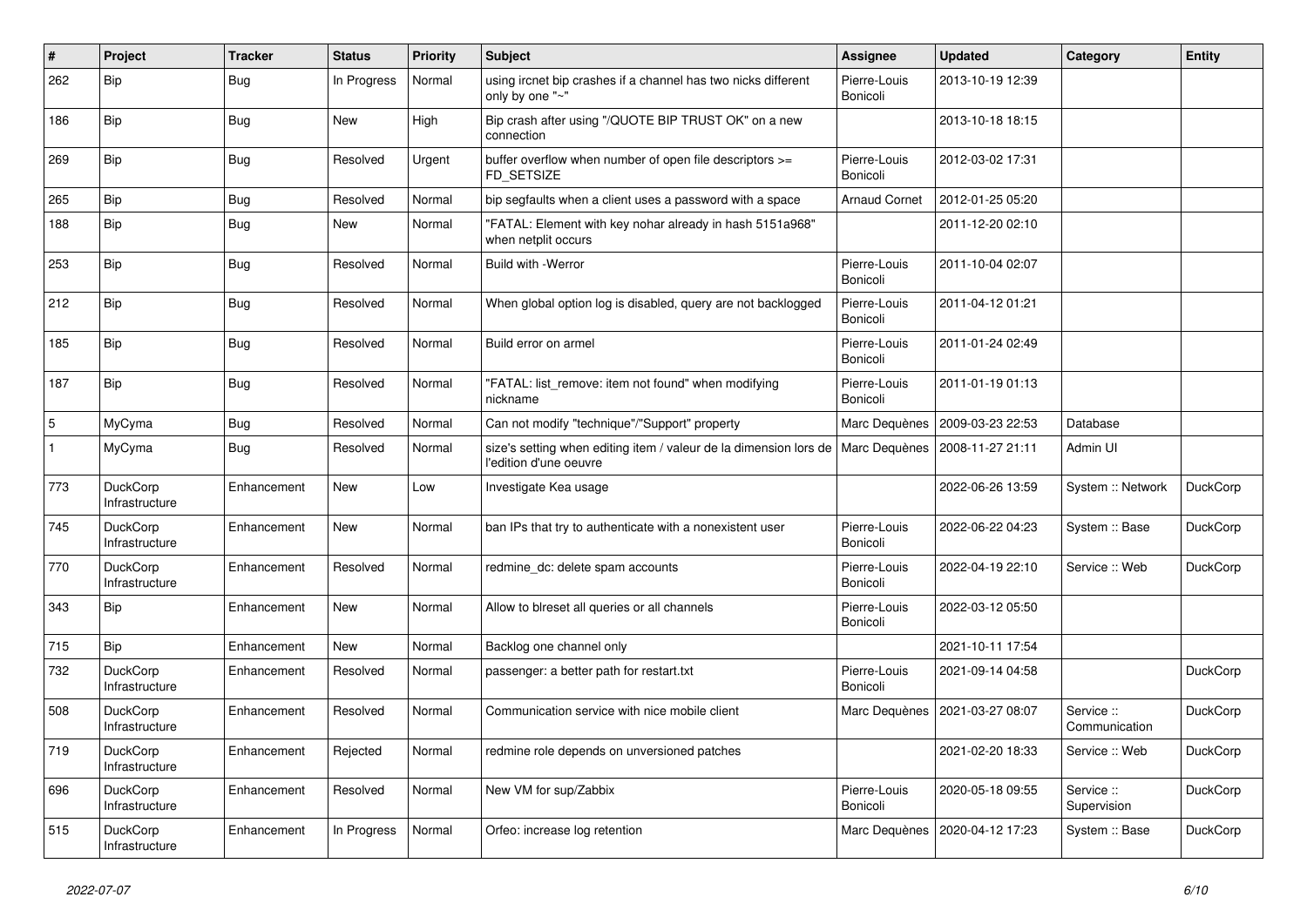| $\#$ | Project                           | <b>Tracker</b> | <b>Status</b> | <b>Priority</b> | <b>Subject</b>                                                                              | <b>Assignee</b>          | <b>Updated</b>   | Category                    | <b>Entity</b> |
|------|-----------------------------------|----------------|---------------|-----------------|---------------------------------------------------------------------------------------------|--------------------------|------------------|-----------------------------|---------------|
| 616  | DuckCorp<br>Infrastructure        | Enhancement    | Resolved      | Normal          | Configure /etc/udev/rules.d/70-persistent-net.rules                                         | Marc Dequènes            | 2019-05-02 16:48 | System :: Network           | DuckCorp      |
| 615  | DuckCorp<br>Infrastructure        | Enhancement    | Rejected      | Normal          | new Toushirou: configuration migration                                                      |                          | 2018-11-21 08:07 | System :: Base              | DuckCorp      |
| 612  | DuckCorp<br>Infrastructure        | Enhancement    | Resolved      | Normal          | new Toushirou: check disks                                                                  | Pierre-Louis<br>Bonicoli | 2018-08-26 01:34 | System :: Hardware          | DuckCorp      |
| 614  | DuckCorp<br>Infrastructure        | Enhancement    | Resolved      | Normal          | new Toushirou: Install system disks                                                         | Pierre-Louis<br>Bonicoli | 2018-08-26 01:23 | System :: Hardware          | DuckCorp      |
| 607  | DuckCorp<br>Infrastructure        | Enhancement    | Resolved      | Normal          | Reboot Hivane hosted VMs in order to apply configuration<br>updates                         | Pierre-Louis<br>Bonicoli | 2017-10-31 00:13 |                             | DuckCorp      |
| 460  | DuckCorp<br>Infrastructure        | Enhancement    | Resolved      | High            | SSL/TLS: check ciphers                                                                      | DC Admins                | 2017-09-23 09:56 |                             | DuckCorp      |
| 533  | DuckCorp<br>Infrastructure        | Enhancement    | Resolved      | Normal          | Install a Jessie LXC container with systemd enabled in order to<br>test/validate Burp setup | Pierre-Louis<br>Bonicoli | 2017-07-24 04:55 | Service :: Backup           | DuckCorp      |
| 574  | DuckCorp<br>Infrastructure        | Enhancement    | Resolved      | Normal          | Call /usr/share/roundcube/bin/cleandb.sh in a cron job                                      | Marc Dequènes            | 2017-07-12 12:05 | Service :: Mail             | DuckCorp      |
| 501  | DuckCorp<br>Infrastructure        | Enhancement    | Resolved      | Normal          | Migration from owncloud to nextcloud                                                        | Marc Dequènes            | 2017-06-04 02:58 | Service ::<br>Groupware     | DuckCorp      |
| 493  | DuckCorp<br>Infrastructure        | Enhancement    | Resolved      | Normal          | postfix: value of strict mime encoding domain parameter                                     | Pierre-Louis<br>Bonicoli | 2016-05-29 16:34 | Service :: Mail             | DuckCorp      |
| 478  | DuckCorp<br>Infrastructure        | Enhancement    | Resolved      | Normal          | mkcert: Increase the length of RSA key                                                      | Pierre-Louis<br>Bonicoli | 2015-09-15 15:53 | Service :: IS / AAA,<br>PKI | DuckCorp      |
| 453  | DuckCorp<br>Infrastructure        | Enhancement    | Resolved      | Normal          | [SSH] remove DSA keys, SSHFP: add SHA-256 fingerprint                                       | Pierre-Louis<br>Bonicoli | 2015-07-05 15:17 | Service: DNS                | DuckCorp      |
| 429  | <b>DuckCorp</b><br>Infrastructure | Enhancement    | Resolved      | Normal          | remove dnsbl.ahbl.org from policyd-weight.conf                                              | Pierre-Louis<br>Bonicoli | 2015-01-12 00:59 | Service :: Mail             | DuckCorp      |
| 417  | <b>UFWI</b>                       | Enhancement    | New           | Normal          | Add GnuTLS 3.x support                                                                      |                          | 2014-11-25 23:42 | ufwi-ssl                    |               |
| 400  | <b>UFWI</b>                       | Enhancement    | New           | Normal          | [ntp] Add timezone support                                                                  |                          | 2014-11-25 23:35 | ufwi-conf                   |               |
| 399  | <b>UFWI</b>                       | Enhancement    | New           | Normal          | Split modules into different projects / packages                                            |                          | 2014-11-25 23:34 | ufwi-conf                   |               |
| 396  | <b>UFWI</b>                       | Enhancement    | New           | Normal          | Use git instead of svn to do configuration versionning                                      |                          | 2014-11-25 23:33 | ufwi-rpcd                   |               |
| 392  | UFWI                              | Enhancement    | New           | Normal          | Add libev 4.0 support                                                                       |                          | 2014-11-25 23:30 | ufwi-filterd                |               |
| 391  | UFWI                              | Enhancement    | New           | Normal          | Add libev 4.0 support                                                                       |                          | 2014-11-25 23:29 | ufwi-authd                  |               |
| 390  | UFWI                              | Enhancement    | New           | Normal          | Add libey 4.0 support                                                                       |                          | 2014-11-25 23:29 | ufwi-ssl                    |               |
| 389  | <b>UFWI</b>                       | Enhancement    | New           | Normal          | Fix multi_mode plugin                                                                       |                          | 2014-11-25 23:28 | ufwi-authd                  |               |
| 388  | <b>UFWI</b>                       | Enhancement    | New           | Normal          | SELinux support                                                                             |                          | 2014-11-25 23:28 | ufwi-authd                  |               |
| 387  | UFWI                              | Enhancement    | New           | Normal          | SELinux support                                                                             |                          | 2014-11-25 23:28 | ufwi-filterd                |               |
| 386  | UFWI                              | Enhancement    | New           | Normal          | Authentication without Java                                                                 |                          | 2014-11-25 23:27 | ufwi-captive-portal         |               |
| 384  | UFWI                              | Enhancement    | New           | Normal          | Debian packaging                                                                            |                          | 2014-11-25 23:26 | ufwi-ssl                    |               |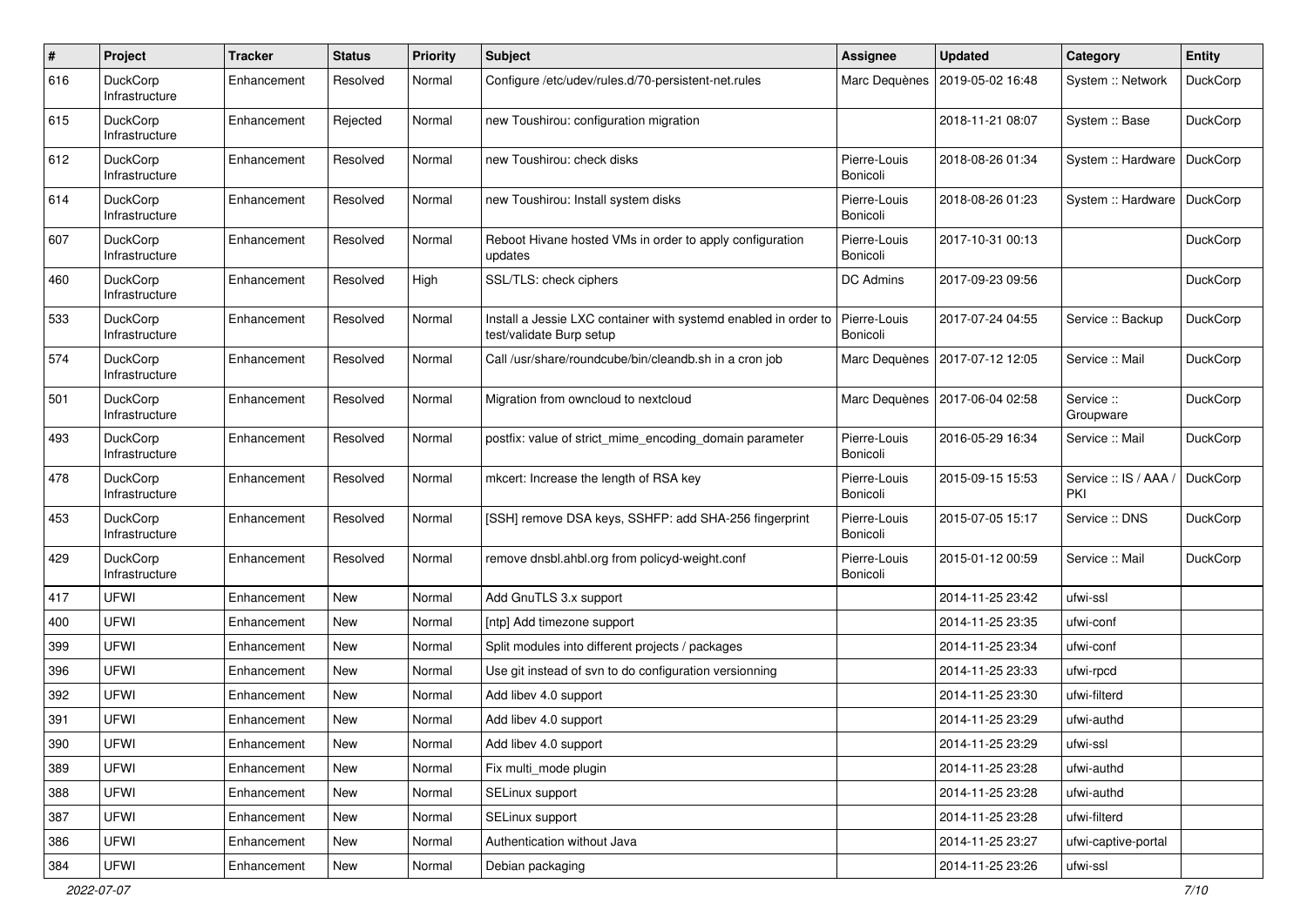| $\#$                      | <b>Project</b>                    | <b>Tracker</b> | <b>Status</b> | <b>Priority</b> | <b>Subject</b>                                                          | <b>Assignee</b>          | <b>Updated</b>                   | Category          | Entity   |
|---------------------------|-----------------------------------|----------------|---------------|-----------------|-------------------------------------------------------------------------|--------------------------|----------------------------------|-------------------|----------|
| 382                       | <b>UFWI</b>                       | Enhancement    | <b>New</b>    | Normal          | Debian packaging                                                        |                          | 2014-11-25 23:25                 | ufwi-filterd      |          |
| 381                       | UFWI                              | Enhancement    | New           | Normal          | Debian packaging                                                        |                          | 2014-11-25 23:25                 | ufwi-confparser   |          |
| 379                       | UFWI                              | Enhancement    | <b>New</b>    | Normal          | Debian packaging                                                        |                          | 2014-11-25 23:24                 | ufwi-client       |          |
| 378                       | UFWI                              | Enhancement    | New           | Normal          | Debian packaging                                                        |                          | 2014-11-25 23:23                 | ufwi-base         |          |
| 375                       | UFWI                              | Enhancement    | New           | Normal          | Debian packaging                                                        |                          | 2014-11-25 23:22                 | ufwi-authd        |          |
| 374                       | UFWI                              | Enhancement    | <b>New</b>    | Normal          | Option to specify TLS session renegotiation frequency                   |                          | 2014-11-25 23:22                 | ufwi-authd        |          |
| 373                       | UFWI                              | Enhancement    | New           | Normal          | Option to specify authorized cipher list                                |                          | 2014-11-25 23:21                 | ufwi-authd        |          |
| 372                       | UFWI                              | Enhancement    | New           | Normal          | Option to perform certificates DN check                                 |                          | 2014-11-25 23:21                 | ufwi-authd        |          |
| 369                       | UFWI                              | Enhancement    | <b>New</b>    | Normal          | Password protected certificates support                                 |                          | 2014-11-25 23:20                 | ufwi-client       |          |
| 368                       | UFWI                              | Enhancement    | <b>New</b>    | Normal          | Option to specify TLS session renegotiation frequency                   |                          | 2014-11-25 23:20                 | ufwi-client       |          |
| 367                       | UFWI                              | Enhancement    | New           | Normal          | Option to specify authorized cipher list                                |                          | 2014-11-25 23:19                 | ufwi-client       |          |
| 366                       | UFWI                              | Enhancement    | New           | Normal          | Option to perform certificates DN check                                 |                          | 2014-11-25 23:19                 | ufwi-client       |          |
| 362                       | UFWI                              | Enhancement    | <b>New</b>    | Normal          | Option to specify TLS session renegotiation frequency                   |                          | 2014-11-25 03:04                 | ufwi-filterd      |          |
| 361                       | UFWI                              | Enhancement    | New           | Normal          | Option to specify authorized cipher list                                |                          | 2014-11-25 03:04                 | ufwi-filterd      |          |
| 360                       | UFWI                              | Enhancement    | New           | Normal          | Option to perform certificates DN check                                 |                          | 2014-11-25 03:03                 | ufwi-filterd      |          |
| 270                       | Bip                               | Enhancement    | Resolved      | High            | GIT: use signed tag                                                     | Marc Dequènes            | 2013-10-19 14:15                 |                   |          |
| 211                       | <b>Bip</b>                        | Enhancement    | Resolved      | Normal          | allow to disable logs by connection                                     | Pierre-Louis<br>Bonicoli | 2011-04-07 02:38                 |                   |          |
| $\,6\,$                   | MyCyma                            | Enhancement    | Resolved      | Low             | Per user language                                                       | Marc Dequènes            | 2009-03-24 01:30                 | Admin UI          |          |
| 358                       | UFWI                              | Documentation  | <b>New</b>    | Normal          | API documentation                                                       |                          | 2014-11-25 03:03                 | ufwi-ssl          |          |
| $\ensuremath{\mathsf{3}}$ | MyCyma                            | Cosmetic       | Rejected      | Low             | Upper case acute accent is not correctly displayed                      | Marc Dequènes            | 2009-01-04 02:42                 | Admin UI          |          |
| $\sqrt{2}$                | MyCyma                            | Cosmetic       | Resolved      | Low             | bad typo / faute de frappe                                              | Pierre-Louis<br>Bonicoli | 2008-11-27 20:50                 | Admin UI          |          |
| 731                       | DuckCorp<br>Infrastructure        | Tracking       | Blocked       | Normal          | redmine: disable usage of non-free gravatar service                     | Pierre-Louis<br>Bonicoli | 2021-11-16 05:55                 | Service: Web      | DuckCorp |
| 768                       | <b>DuckCorp</b><br>Infrastructure | External       | Resolved      | Normal          | Perte du xco Oxymium/Nerim à PA3 le 14/04                               | DC Admins                | 2022-04-16 01:15                 | System :: Network |          |
| 712                       | <b>DuckCorp</b><br>Infrastructure | Review         | Resolved      | Normal          | Fix 'ipaddr' Jinja filter usage and avoid a fork                        | Marc Dequènes            | 2020-10-28 11:43                 | System :: Base    |          |
| 711                       | DuckCorp<br>Infrastructure        | Review         | Resolved      | Normal          | Allow to connect to services hosted on Orthos while being at<br>Conde   |                          | Marc Dequènes   2020-09-28 11:55 | System :: Network |          |
| 704                       | DuckCorp<br>Infrastructure        | Review         | Resolved      | Normal          | duckcorp-infra: move supervision server                                 | Pierre-Louis<br>Bonicoli | 2020-07-13 15:02                 |                   |          |
| 706                       | <b>DuckCorp</b><br>Infrastructure | Review         | Resolved      | Normal          | ansible-role-httpd php fpm:<br>dont check potentially non existent path | Marc Dequènes            | 2020-07-13 15:00                 |                   |          |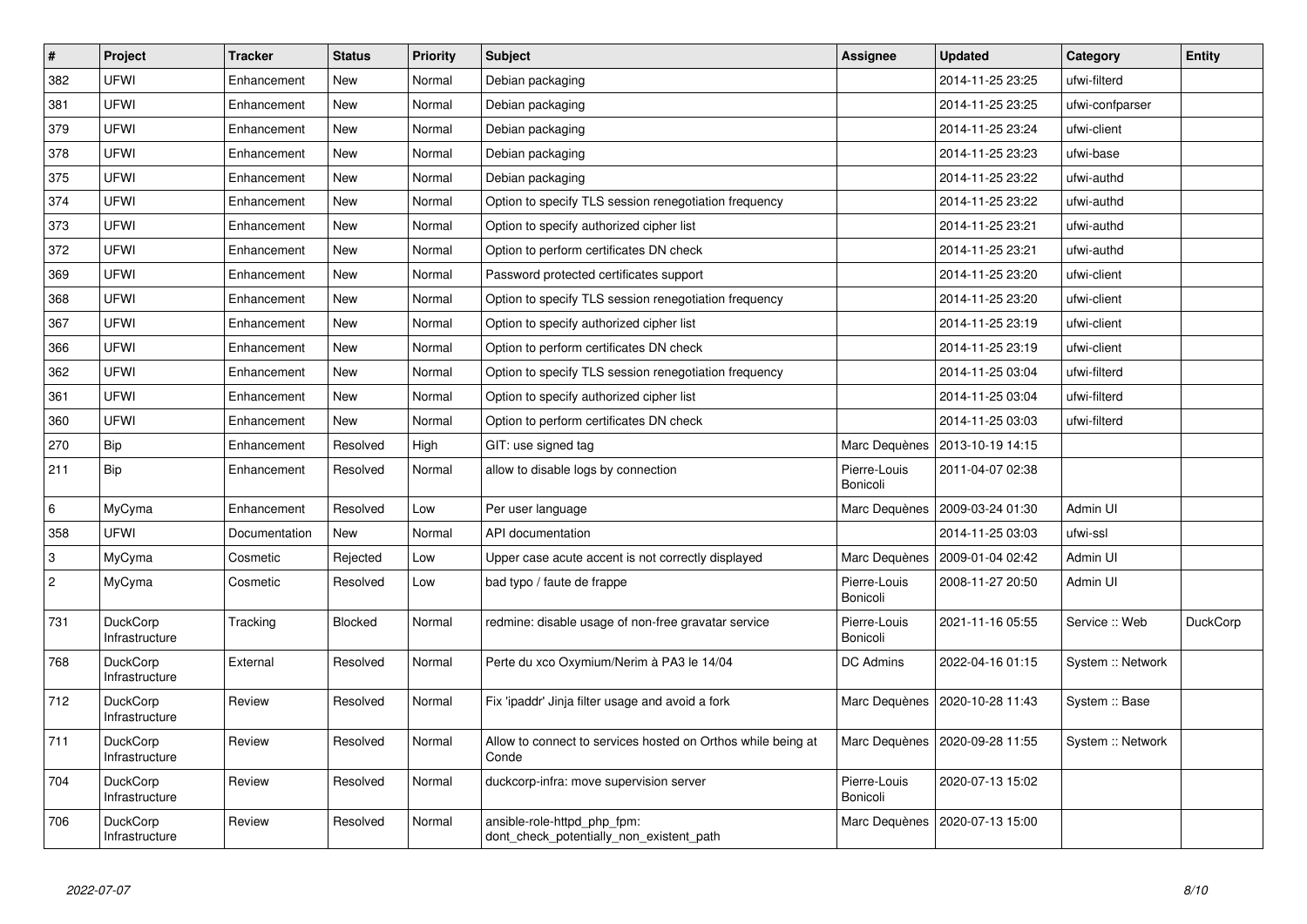| $\pmb{\#}$ | Project                           | <b>Tracker</b> | <b>Status</b> | <b>Priority</b> | <b>Subject</b>                                                                                | <b>Assignee</b>          | <b>Updated</b>                   | Category          | <b>Entity</b> |
|------------|-----------------------------------|----------------|---------------|-----------------|-----------------------------------------------------------------------------------------------|--------------------------|----------------------------------|-------------------|---------------|
| 705        | DuckCorp<br>Infrastructure        | Review         | Rejected      | Normal          | ansible-role-httpd_php_fpm: create Unix group used for pool<br>workers                        | Pierre-Louis<br>Bonicoli | 2020-07-10 18:04                 |                   |               |
| 707        | <b>DuckCorp</b><br>Infrastructure | Review         | Resolved      | Normal          | ansible-role-zabbix: ignore debian bugs #909750                                               | Marc Dequènes            | 2020-07-10 11:00                 |                   |               |
| 703        | <b>DuckCorp</b><br>Infrastructure | Review         | Resolved      | Normal          | dc-web: improve check mode support                                                            | Marc Dequènes            | 2020-07-08 06:21                 |                   |               |
| 702        | <b>DuckCorp</b><br>Infrastructure | Review         | Resolved      | Normal          | ansible-role-httpd php fpm: improve check mode support                                        | Marc Dequènes            | 2020-07-08 06:12                 |                   |               |
| 701        | <b>DuckCorp</b><br>Infrastructure | Review         | Resolved      | Normal          | ansible-role-zabbix: improve check mode support                                               |                          | Marc Dequènes   2020-07-06 15:51 |                   |               |
| 700        | <b>DuckCorp</b><br>Infrastructure | Review         | Resolved      | Normal          | ansible-role-zabbix: Use 'timedatectl show'                                                   |                          | Marc Dequènes   2020-07-06 13:41 |                   |               |
| 687        | <b>DuckCorp</b><br>Infrastructure | Review         | Resolved      | Normal          | encrypt ansible vault password (locally)                                                      | Pierre-Louis<br>Bonicoli | 2020-04-17 09:29                 |                   |               |
| 685        | <b>DuckCorp</b><br>Infrastructure | Review         | Resolved      | Normal          | opendnssec isn't used anymore                                                                 |                          | Marc Dequènes   2020-02-19 18:46 |                   |               |
| 686        | <b>DuckCorp</b><br>Infrastructure | Review         | Resolved      | Normal          | enable fstrim                                                                                 | Marc Dequènes            | 2020-02-19 18:46                 | System :: Base    |               |
| 681        | <b>DuckCorp</b><br>Infrastructure | Review         | Resolved      | Normal          | Undefined attribute: mda_usergroup                                                            |                          | 2020-02-09 22:36                 |                   |               |
| 632        | <b>DuckCorp</b><br>Infrastructure | Review         | Resolved      | Normal          | dropbear in initramfs: ansibilize                                                             | Pierre-Louis<br>Bonicoli | 2018-11-19 02:45                 |                   |               |
| 634        | <b>DuckCorp</b><br>Infrastructure | Review         | Resolved      | Normal          | tt-rss Ansibilize logrotate configuration                                                     |                          | Marc Dequènes   2018-09-11 11:12 | Service: Web      |               |
| 621        | <b>DuckCorp</b><br>Infrastructure | Review         | Resolved      | Normal          | Review use present instead of installed                                                       |                          | Marc Dequènes   2018-04-27 09:53 | System :: Base    |               |
| 620        | DuckCorp<br>Infrastructure        | Review         | Resolved      | Normal          | review: fix_py3_compat_use_items                                                              |                          | Marc Dequènes   2018-04-27 09:52 | System :: Base    |               |
| 518        | <b>DuckCorp</b><br>Infrastructure | Review         | In Progress   | Normal          | Review branch backup                                                                          | Pierre-Louis<br>Bonicoli | 2017-09-29 18:12                 |                   |               |
| 585        | DuckCorp<br>Infrastructure        | Review         | In Progress   | Normal          | backup_duck                                                                                   | Pierre-Louis<br>Bonicoli | 2017-09-29 18:12                 | Service :: Backup |               |
| 591        | <b>DuckCorp</b><br>Infrastructure | Review         | In Progress   | Normal          | Commit eb15755f0416e4a07c8e585ec42db79051edb78f                                               | Pierre-Louis<br>Bonicoli | 2017-09-04 20:21                 | Service :: Backup |               |
| 588        | DuckCorp<br>Infrastructure        | Review         | Resolved      | Normal          | commit 3eabeec1f38110b8fb669b5d42dc01afee78ecd8                                               |                          | Marc Dequènes   2017-08-30 00:41 | Service :: Backup |               |
| 590        | DuckCorp<br>Infrastructure        | Review         | Resolved      | Normal          | Commit 8fb3e42740e072757925f983e1dbe94953d81e22                                               |                          | Marc Dequènes   2017-08-30 00:39 | Service :: Backup |               |
| 589        | DuckCorp<br>Infrastructure        | Review         | Resolved      | Normal          | Commit 59ddff7af9b509a46a6716a0b6ced64bf9137fff &<br>e269f5666399b5fc4ee5877445d48ae0a29cdf85 | Marc Dequènes            | 2017-08-30 00:36                 | Service :: Backup |               |